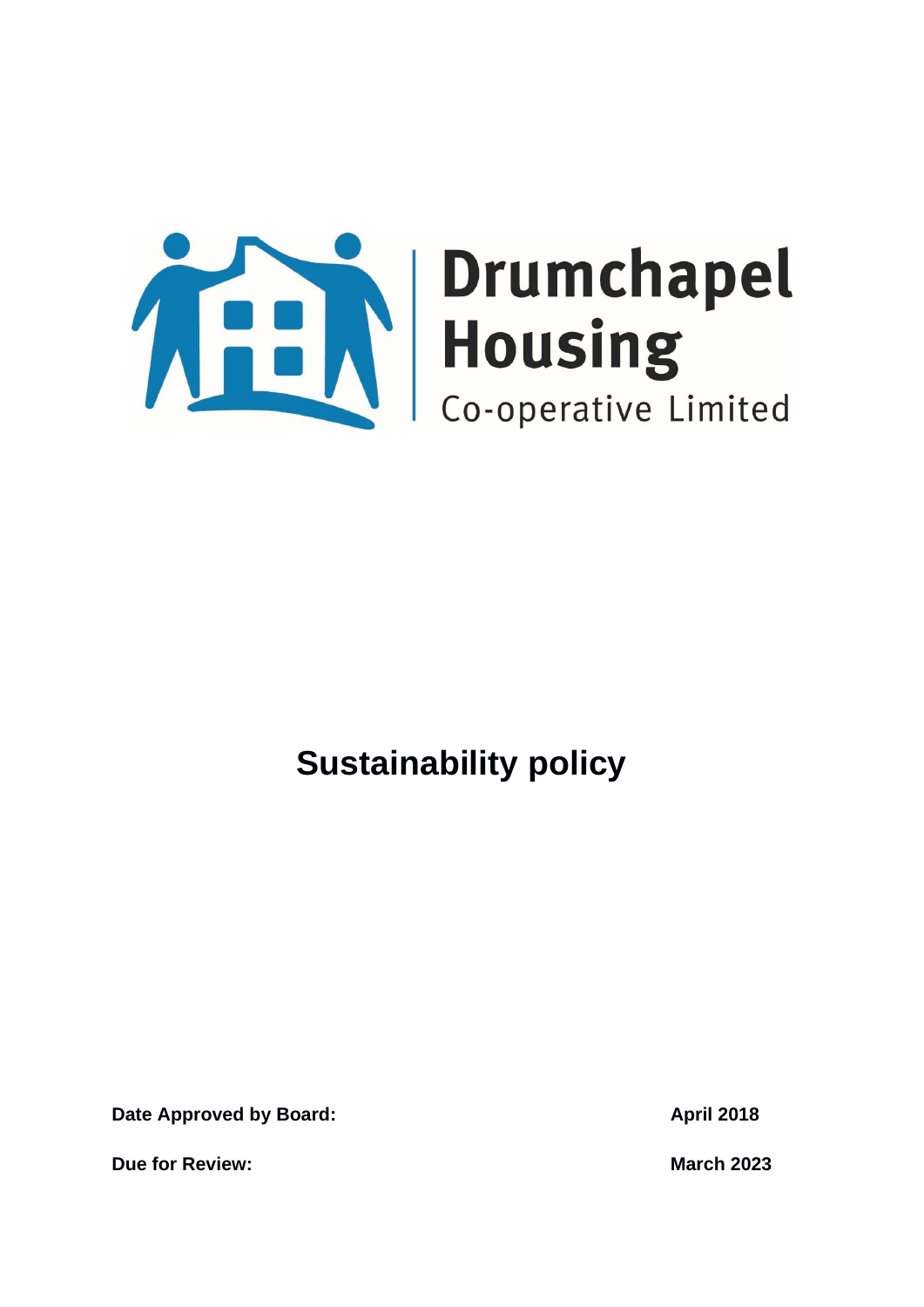

### **1. Introduction**

- 1.1 The purpose of this policy is to guide how the Co-operative will change the way it works to:
	- Improve the quality of life of our tenants by reducing fuel poverty; helping them use energy more efficiently; and improve the environment.
	- Make a contribution to mitigating the effects of Global Warming and adopting more sustainable practices to reduce our adverse impacts on the environment by using resources more efficiently and reducing waste.

### **2. Equality and Diversity**

- 2.1 Through its equality & diversity policy, the Co-operative aims to promote the commitment to zero tolerance to unfair treatment or discrimination and to ensure that no person, group of persons or organisation who deal with the Cooperative in any way or who requires a service, assistance or advice from the Co-operative, or who is employed by (or serves) in any capacity by the Cooperative is treated less favourably than any other person, group of persons or organisation.
- 2.2 As part of our commitment to ensuring equal opportunities for all, the Co-operative has installed an induction loop system in the reception area. Where a need is identified, all written information can be provided in Braille; larger font; translated into an alternative language; or on CD where data is converted to voice.
- 2.3 In accordance with the Equality & Diversity policy, the Co-operative has applied a screening process to determine whether this policy should be subject to an equality impact assessment. This assessment has revealed that it is appropriate, and the Equality Impact Assessment is attached as Appendix 1 to the policy.

### **3. Background**

3.1 In framing the policy, the Co-operative has been guided by our Vision and Values:

*The Co-operative will be the landlord of choice in our neighbourhood, working with our customers, communities and local stakeholders to create an area*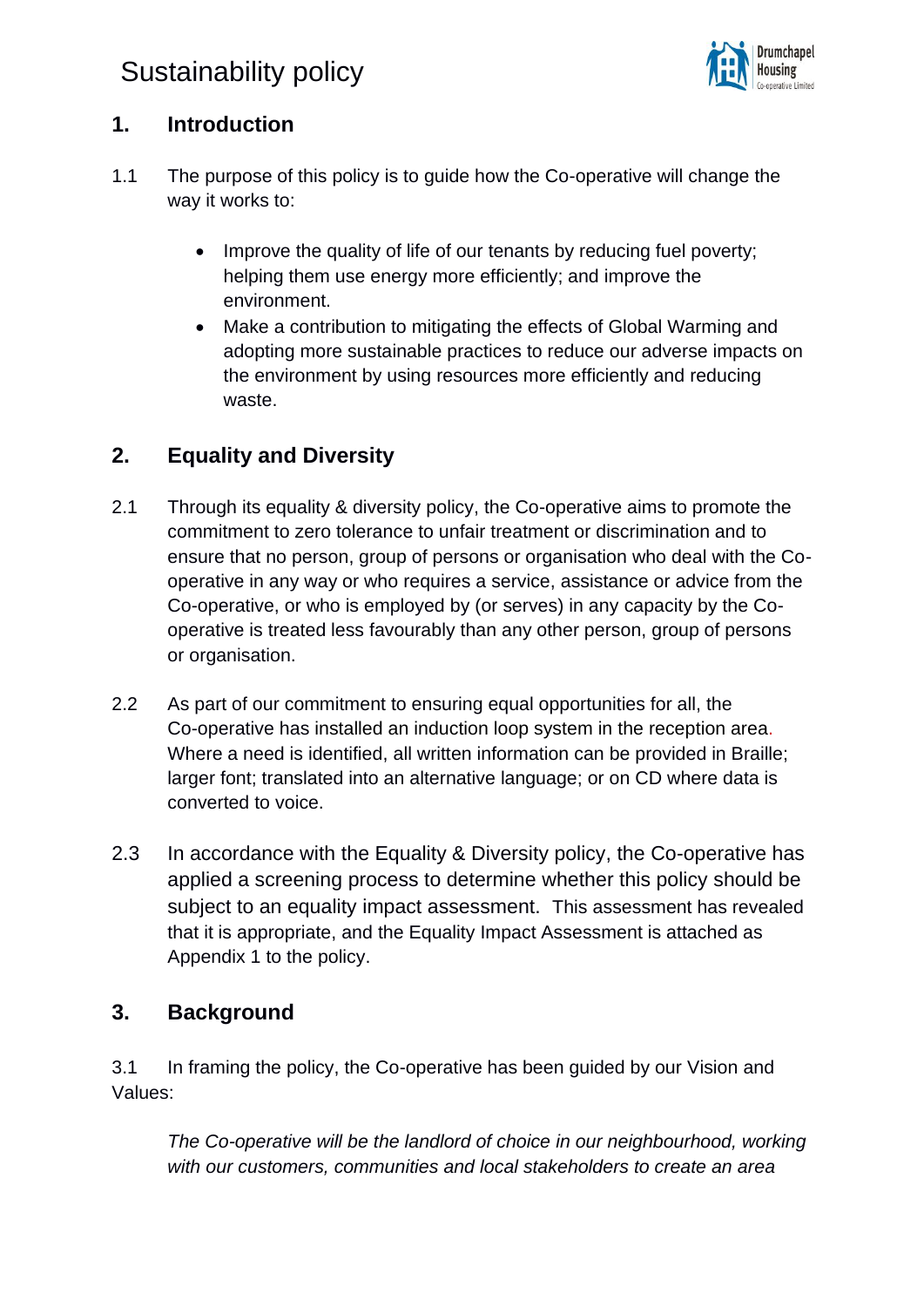

*where people choose to, and are happy to, live. Great service and value for money will be our core and we will strive relentlessly to balance both.*

3.2 The following values underpin all the work that we do:

**Excellence -** We are committed to providing a quality, customer focused service that demonstrates value for money, delivered by great staff. We will publicise information on how we are performing, welcoming challenge and feedback to continuously improve the effectiveness and relevance of the service we provide.

**Accountability -** Our Board and senior staff team will provide strong strategic leadership and oversight, with non-senior staff at the forefront of delivery, ensuring tenants' interests are protected in all that we do. We will ensure that our actions are transparent.

**Partnership working -** We will work collaboratively with all sections of the local community. This includes working collectively and individually with our customers, other registered social landlords, and statutory and voluntary sector partners working in Drumchapel to improve the lives of our residents. We will continue to be a proactive member of the local community, seeking out new, innovative ways to address issues that impact our residents.

### **4. Policy context**

### 4.1 **Fuel Poverty**

- 4.1.1 A household is currently defined a fuel poor if it spends more than10% of household income on fuel. In Scotland since 2009 around 35% of Scottish Households defined as fuel poor (i.e. spend more than). There are four factors that interact to influence this definition of fuel poverty:
	- Household income
	- Energy costs
	- Energy performance
	- How energy is used in the home
- 4.1.2. In 2017 the Scottish Government launched a [consultation](http://www.gov.scot/Publications/2017/11/6179) on fuel poverty, which closed on 2 February 2018. It proposes a new definition of fuel poverty, based on a minimum income standard, that aims to more sharply focus resources and support on the people most badly affected. This would form the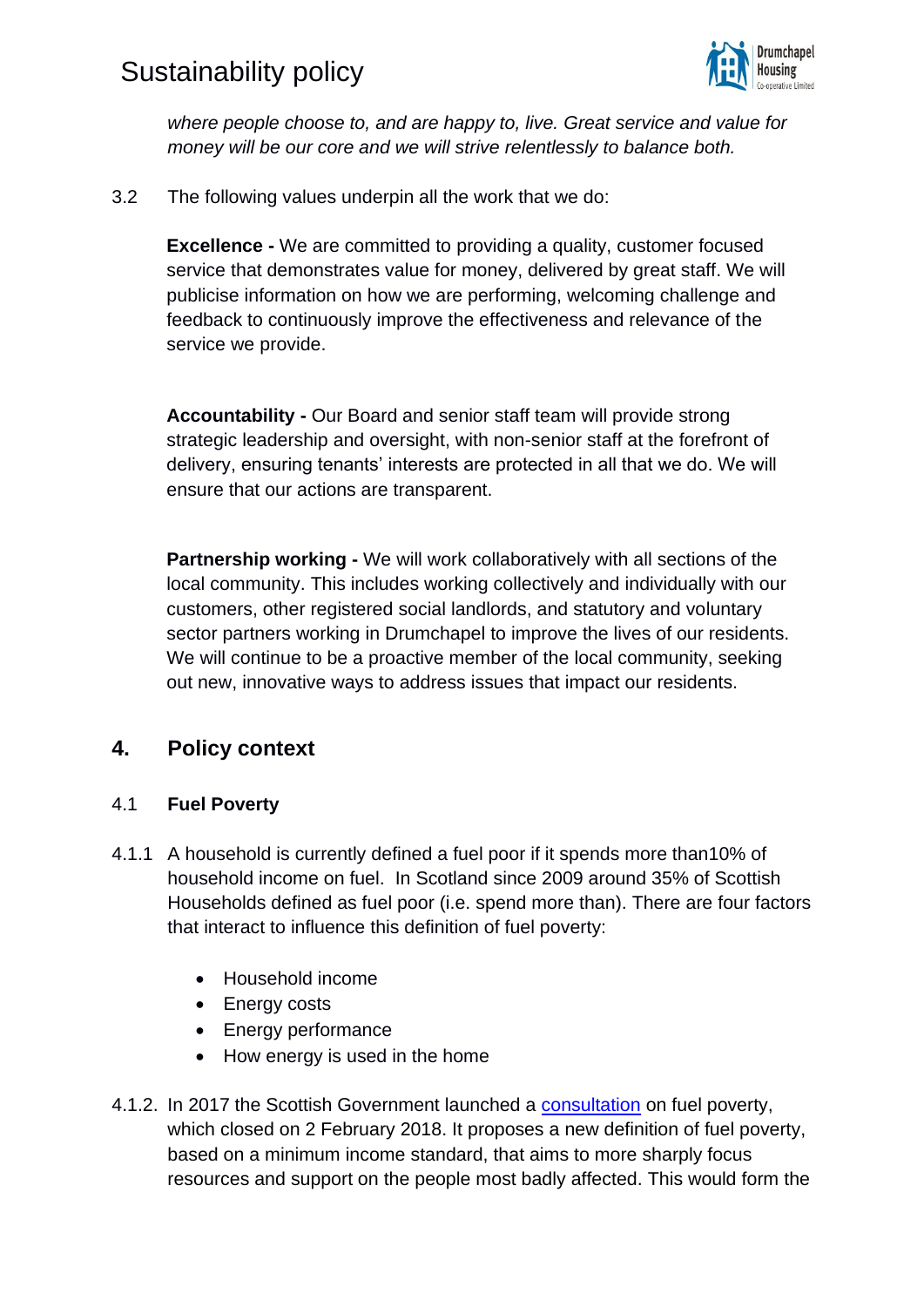

basis of a new Warm Homes Bill. At present it is unclear how this might impact on the work of the Co-operative or the availability of resources for investment in our stock or support for our tenants. However, under the proposed new definition, fuel poverty would stand at 25% of Scottish households. Targets to address fuel poverty would see it reduced to below 20% by 2030 and to less than 10% by 2040. The draft strategy neither proposes a minimum energy efficiency standard nor sets levels of investment to address fuel poverty.

4.1.3 It should be noted that measures to address fuel poverty might not necessarily lead to positive environmental impacts. It is not uncommon for fuel poor household to limit the fuel they consume to the level they feel they can afford. Improving the thermal efficiency of their home may improve the physical comfort of the household, but not necessarily reduce the energy they consume.

### **4.2 Climate change**

- 4.2.1 The Scottish Government has announced that it intends to bring forward a [Climate Change Bill](http://www.gov.scot/Topics/Environment/climatechange/Newclimatechangebill) in 2018 to increase the ambition of the targets in the [Climate Change \(Scotland\) Act 2009](https://www.legislation.gov.uk/asp/2009/12/contents) in response to the [Paris](http://www.un.org/sustainabledevelopment/climatechange/)  [Agreement.](http://www.un.org/sustainabledevelopment/climatechange/) This is expected to increase the target for the reduction of carbon emissions to 90% by 2050.
- 4.2.2 The Scottish Government's [Energy Efficiency Action Plan](http://www.gov.scot/Topics/Business-Industry/Energy/Action/energy-efficiency-policy/ActionPlan) indicates that domestic energy use accounts for 30% of the national total. The domestic sector therefore has a significant role to play in helping to achieve targeted reductions. For new buildings, this is being addressed through the building standards, with the ambition of achieving whole life zero carbon by 2030. Glasgow City Council are promoting the adoption of higher thermal standards in the social housing sector through a new [Glasgow Standard.](https://www.glasgow.gov.uk/CHttpHandler.ashx?id=38286&p=0)
- 4.2.3. A more pressing problem is that it is estimated that 75% of the current housing stock will still be in existence in 2050 and generally has poor thermal efficiency. The Co-operative originally took transfer of properties from Glasgow City Council in 1988. 55% (266 units) of its stock is rehabilitated property originally built in the 1950s and 45% (214 units) is new build properties built during the period 1999 – 2005. Measures have been taken to improve the thermal performance of this older stock, for example through the installation of loft and external wall insulation. The government has driven improvements in the existing social housing stock by establishing the Energy Efficiency Standard for Social Housing (EESSH). Currently our stock is 97.5% compliant with the EESSH and all will be compliant by the target date 2020,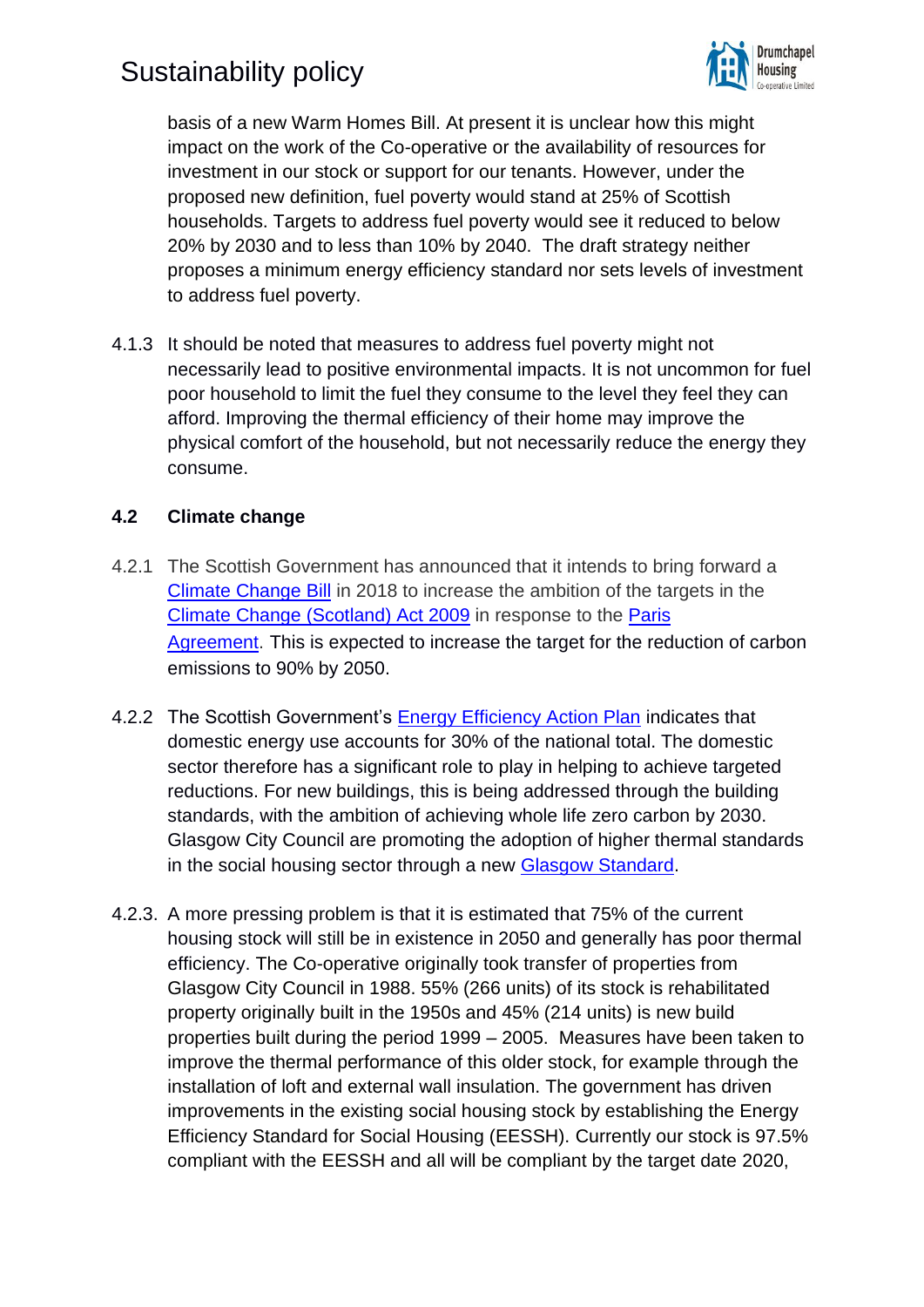

except two properties with exemption for valid financial reasons. However, the Scottish Government will [be consulting on a higher EESSH 2](https://beta.gov.scot/policies/home-energy-and-fuel-poverty/energy-efficiency-in-social-housing/) in Spring/Summer 2018 which will require further investment in the stock over the coming years.

- 4.2.4 The [MacIntosh Environmental Architecture Research Unit](http://www.gsa.ac.uk/research/research-centres/mearu/) (MEARU) has identified two problems associated with the implementation of EESSH:
	- EESSH is based primarily on thermal measures such as wall and loft insulation, double glazing and improved heating systems. It makes no consideration of other issues with environmental impacts, such as ventilation or internal air quality which might significantly influence householders' health and comfort.
	- Compliance is based on [EPCs](http://www.gov.scot/Topics/Built-Environment/Building/Building-standards/enerperfor) which are achieved at design stage with theoretical assumptions. No measure of actual performance is carried out, which might reflect the real-life experience of tenants in their homes.
- 4.2.5 To address both of these issues, the Co-operative may consider carrying out research to determine how best to invest in the stock and shape the advice given to tenants. MEARU has been working with John Gilbert Architects to develop the [Hab-lab](http://www.retrofitscotland.org/news-events/2015/12/introducing-the-hab-lab-case-studies/) concept to address this.

### **4.3 Waste and pollution reduction**

- 4.3.1 It is the long term aim of Scottish Government to move to [zero waste.](http://www.zerowastescotland.org.uk/content/who-we-are) Its interim targets and impacts are:
	- Recycling 70% of all waste by 2025
	- Reducing waste by 15% by 2025
	- Reducing food waste by 33% by 2025
	- Meeting 50% of energy heat demand from renewables by 2032
	- Energy efficiency as a national infrastructure priority
	- Reducing Scotland's greenhouse gas emissions by 66% by 2032
- 4.3.2 Recycling in the domestic sector has largely been driven by local authorities through kerbside collections and this will probably continue to be the case. The Co-operative's waste reduction role is therefore more likely to focus on our operations as a business and on the influence we can bring to bear on our supply chains, (e.g. contractors, office supplies, etc.)

### **4.4 Sustainable development**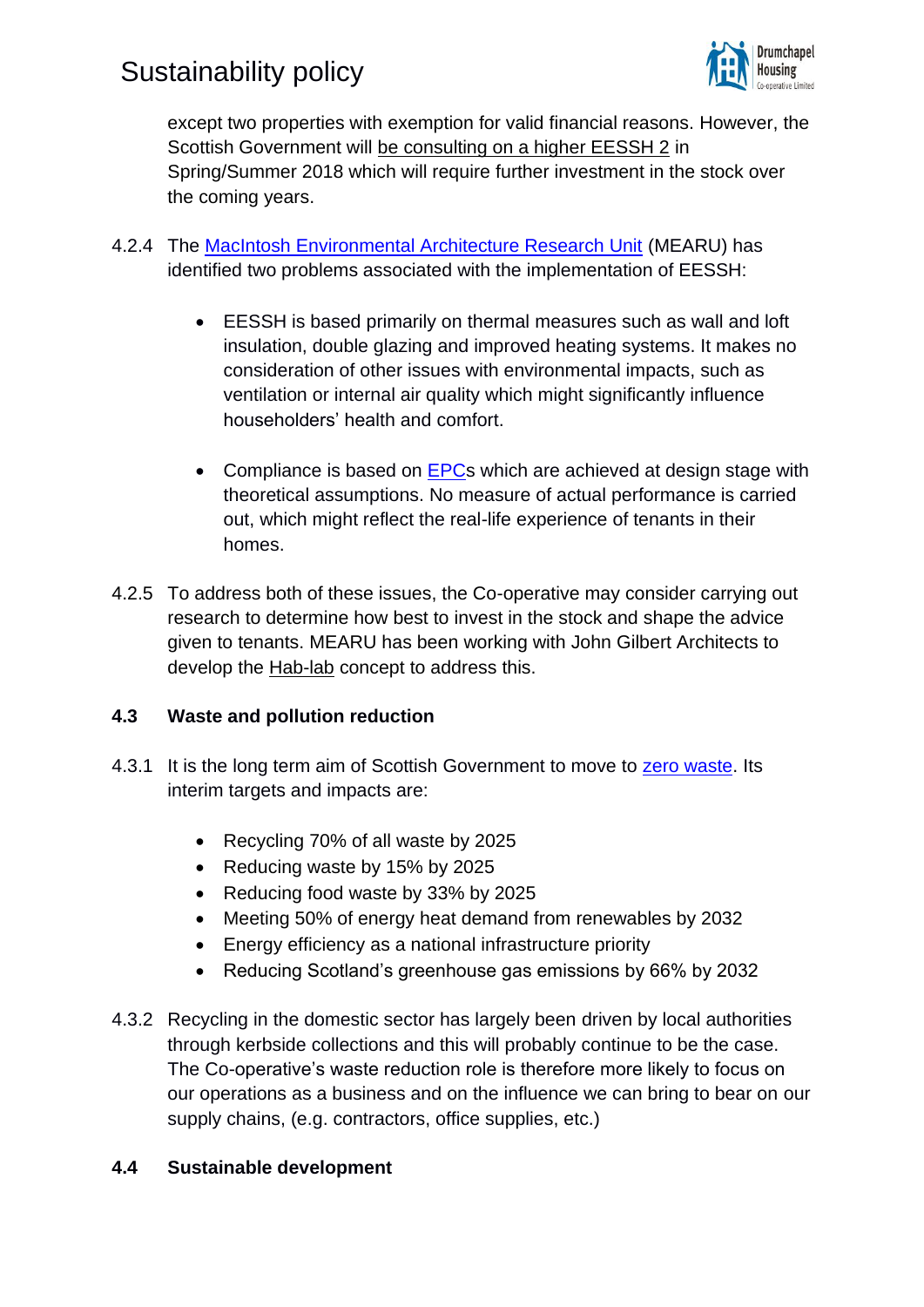

- 4.4.1 In 1987, the Brundtland Commission defined [Sustainable Development](http://www.gov.scot/Topics/Environment/SustainableDevelopment) as "*development that meets the needs of the present without compromising the ability of future generations to meet their own needs."*
- 4.4.2 Definition of sustainability: balance economic, environmental and social factors in equal harmony. This is illustrated in the Venn diagram, below:



### **5. Priorities**

- 5.1 Our priorities, in rank order will be:
	- 1. Where we have a statutory or regulatory duty (e.g. **EESSH** / Building [Standards\)](https://beta.gov.scot/policies/building-standards/).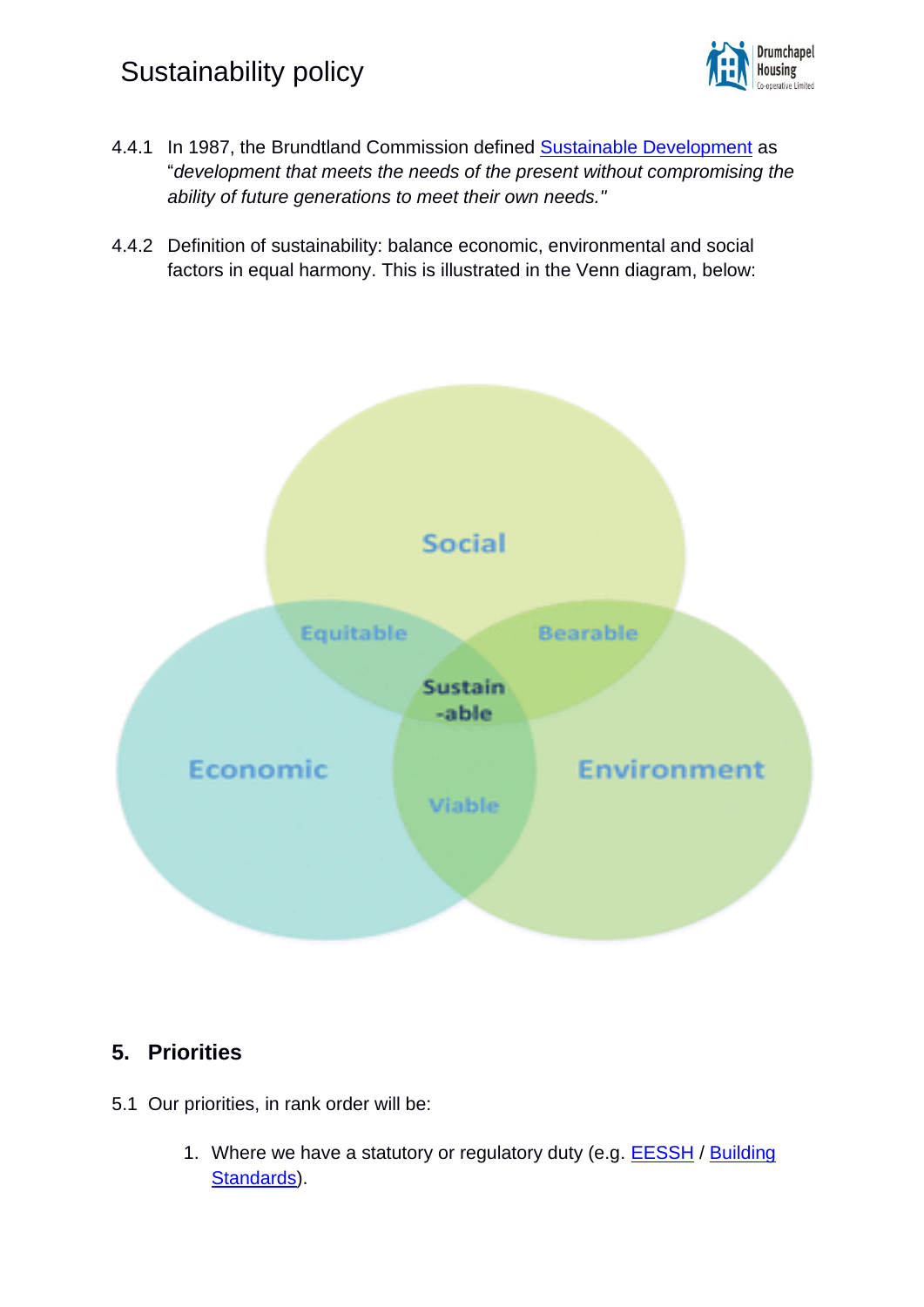

- 2. Where we can have the biggest impact on the lives of our tenants i.e. their quality of life / financial benefit.
- 3. Where action will have a lasting impact, rather than an impact that might be short-lived, reversed or require repeated investment.
- 4. Where early action might be more cost effective for the Co-operative in the long-term, given that standard will have to rise further.

### **6. Making it happen**

6.1 We have grouped the activities we intend to carry out over the next three years into six categories. These are discussed below and the Action Plan at Appendix 2 of this policy identifies lead officers and timescales.

### **6.2 Help and Advice to Tenants**

- 1. Provide Welfare Benefits and Debt Advice Service to tenants: This is currently provided one day a week by the Citizen Advice Bureau for our tenants. Grant funding for the Debt Advice Service, through community funds ended March 2018. From 2019 we will evaluate whether a better service could be provided by directly employing our own member of staff, possibly in collaboration with other local organisations.
- 2. Work with [G-Heat](https://www.g-heat.org.uk/) to offer advice on fuel efficiency and fuel switching.
	- i. Refer people who are having difficulty paying their utility bills
	- ii. Refer all new tenants at sign-up
- 3. Invite G-Heat to attend Community events, (e.g. Gala Days)
- 4. Provide advice to tenant on how to use their heating and ventilation systems.
- 5. Consider designing, piloting and evaluating a floor covering scheme for low income families who can't fund them from other sources.

### **6.3 Protecting Assets**

1. Meet EESSH standard. We are currently surveying properties that may not meet the standard. It is currently estimated that there are 12 properties that do not comply. A number of these relate to properties where the tenant has a preference for electric heating. We will seek to identify more energy efficient electric heating systems for those tenants. The other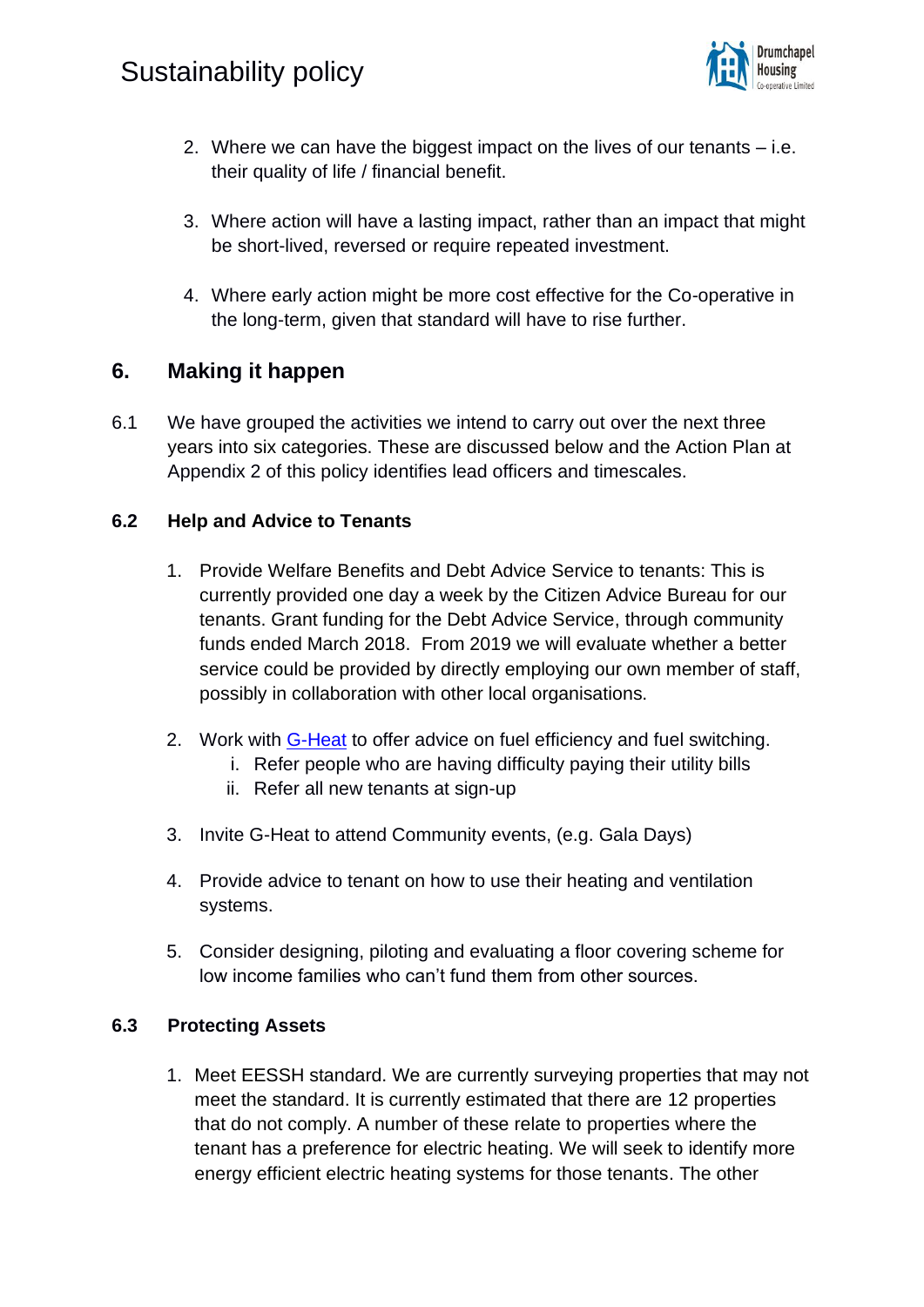

properties have gas heating systems by back boilers. Those tenants have been contacted on an ongoing basis to try and encourage them to change the heating system to gas heating by combination boiler.

- 2. Develop a workplan to implement new EESSH 2 standard and implement as quickly as resources allow. The new standard will not be set until after the conclusion of Scottish Government consultation in 2018.
- 3. Carry out options appraisal when major components (e.g. heating, ventilation, windows) are due for replacement. The aim of the options appraisal would be to consider the feasibility of more sustainable forms of provision. e.g.
	- Heating system
	- Glazing
	- Ventilation
	- Insulation
	- Solar PV
- 4. Investigate research into improving energy efficiency, ventilation and internal air quality of the housing stock, with a particular focus on older stock. The Co-operative will consider working with Hab-Lab, a joint venture between John Gilbert Architects and MEARU.
- 5. Investigate SMART heating controls and, if appropriate, pilot them and evaluate effectiveness in improving energy efficiency and user satisfaction. Consider wider application if found to be beneficial. Examples of SMART controls includes Switchee, which has been designed specifically for social housing tenants and does not require Wifi.

### **6.4 Supply Chain**

1. We will require contractors to have their own sustainability and waste reduction

policies as part of the procurement process.

2. We will investigate options for choosing sustainable product when ordering office equipment / materials.

### **6.5 Offices and Staff**

1. Consider reviewing power, heating and ventilation systems / practices. N.B. New FiT registrations due to end April 2019 should we wish to install solar PV.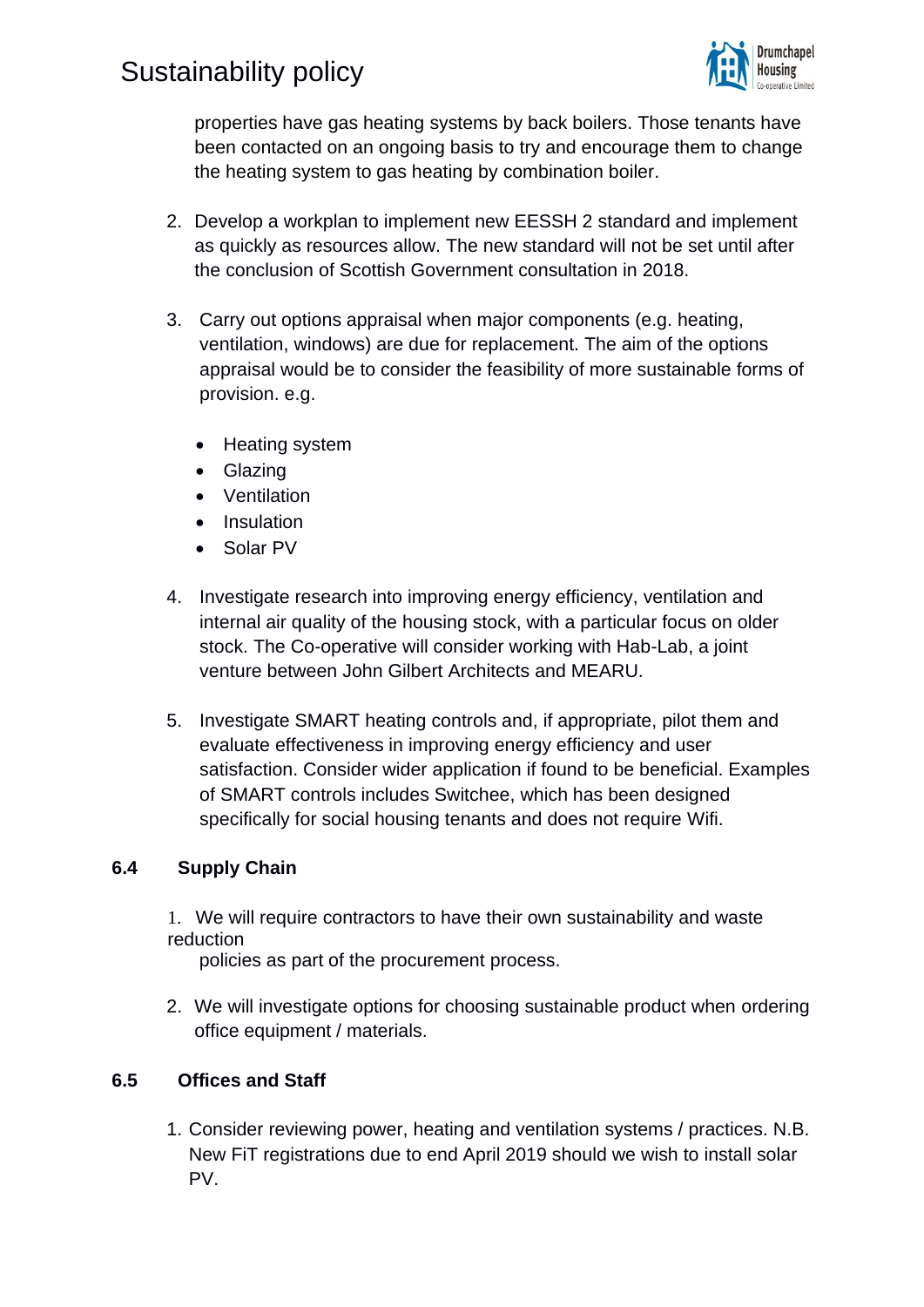

- 2. Promote reduction, reuse and recycling of office consumables, e.g.
	- Electronic document handling
	- Printing double-sided and in B&W where possible
	- Provide facilities for recycling

### **6.6 Working with Others**

- 1. We will work with other organisations where:
	- a) Joint working will be more efficient or effective
	- b) It gives us access to expertise that we don't have in-house
- 2. Current and potential partners include:
	- a) Cernach Housing Association
	- b) Drumcog
	- c) G-Heat
	- d) CAB
	- e) Energy Saving Trust / Home Energy Scotland

### **7. Monitoring, evaluation and reporting**

7.1 Performance against the Action Plan will be monitored, and progress will be reported to the Management Board on an annual basis. If appropriate, amendments to the Action Plan will be proposed at the same time.

The policy will be reviewed in March 2023 or earlier if required by legal, regulatory or good practice requirements. The action plan will be reviewed more regularly.

### **8. GDPR Privacy Statement**

8.1 The Co-operative will gather and use certain information about individuals in accordance with GDPR. Staff members have a responsibility to ensure compliance with the terms of the privacy policy and to collect, handle and store personal information in accordance with relevant legislation. The Fair Processing Notice (FPN) details how personal data is held and processed with third parties in accordance with relevant policies and procedures.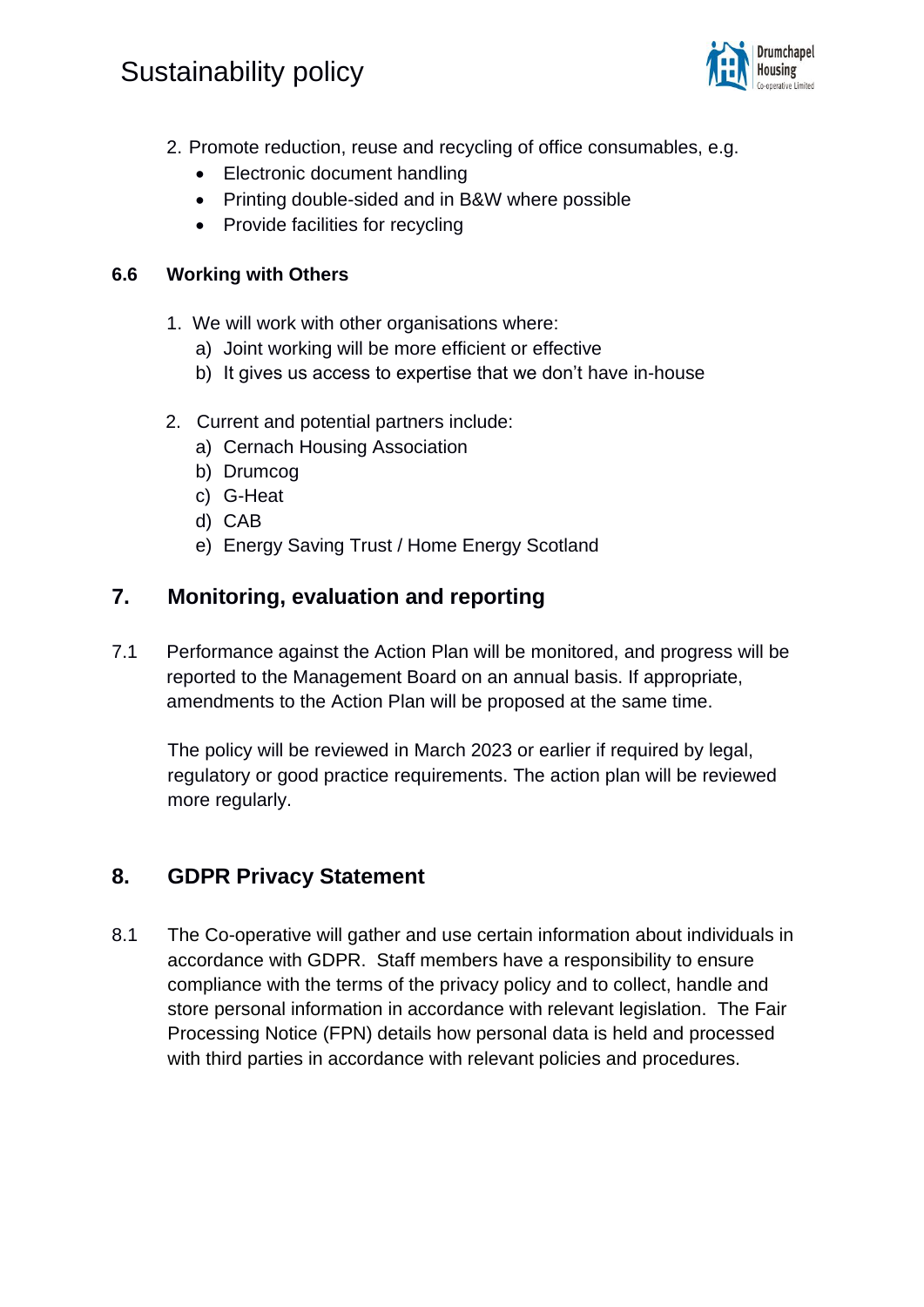

### **Appendix 1**

### **Action Plan**

| NUNUI I                                                                    | <b>Lead Officer</b>      | <b>Deadline</b>            |
|----------------------------------------------------------------------------|--------------------------|----------------------------|
| Action                                                                     |                          |                            |
| <b>Help and Advice to Tenants</b>                                          |                          |                            |
| <b>CAB: Continue Benefits advice and</b>                                   | Depute Director          | <b>Ongoing March</b>       |
| debt advice service (increase when                                         |                          | 2019 evaluate              |
| required due to Welfare Reform                                             |                          | directly employing         |
| changes)                                                                   |                          | own staff                  |
| G-Heat: Refer all new tenants and                                          | Housing                  | Ongoing                    |
| tenants who report problems with                                           | Management staff         |                            |
| utilities / heating systems.                                               |                          |                            |
| G-Heat: Invite G-Heat to attend                                            | Housing                  | Ongoing                    |
| Community events, e.g. Gala Day. Also                                      | Management staff         |                            |
| refer individual tenants to G-Heat and                                     |                          |                            |
| arrange a home visits were necessary                                       |                          |                            |
| <b>Asset Management</b>                                                    |                          |                            |
| Meet EESSH Standard before deadline                                        | <b>Technical Manager</b> | 31/12/2020                 |
| When new EESSH established, identify                                       | <b>Technical Manager</b> | <b>T</b> bc                |
| required investment and programme of<br>works                              |                          |                            |
|                                                                            |                          |                            |
| Carry out options appraisal when major                                     | <b>Technical Manager</b> | Evaluate year<br>preceding |
| components (e.g. heating, ventilation,<br>windows) are due for replacement |                          | implementation             |
| Investigate research study of thermal                                      | <b>Technical Manager</b> | <b>Tbc</b>                 |
| performance of older stock                                                 |                          |                            |
| <b>SMART Heating Controls: Evaluate</b>                                    | <b>Technical Manager</b> | <b>Tbc</b>                 |
| options and pilot one option (if chosen).                                  |                          |                            |
| <b>Supply Chain</b>                                                        |                          |                            |
| Contractors/ Suppliers to have their                                       | <b>Technical Manager</b> | Ongoing:                   |
| own sustainability and waste reduction                                     |                          | Procurement                |
| policies                                                                   |                          | process                    |
| Choosing sustainable product when                                          | All staff                | Ongoing                    |
| ordering office equipment/materials                                        |                          |                            |
| <b>Offices</b>                                                             |                          |                            |
| Review power, heating and ventilation                                      | <b>Technical Manager</b> | <b>T</b> bc                |
| systems / practices                                                        |                          |                            |
| Promote reduction, reuse and recycling                                     | Finance                  | Ongoing                    |
| of office consumables, e.g.                                                | Officer/Customer         |                            |
| Electronic document handling                                               | Service Advisor          |                            |
| Printing double-sided and in B&W                                           |                          |                            |
| where possible                                                             |                          |                            |
| Provide facilities for recycling                                           |                          |                            |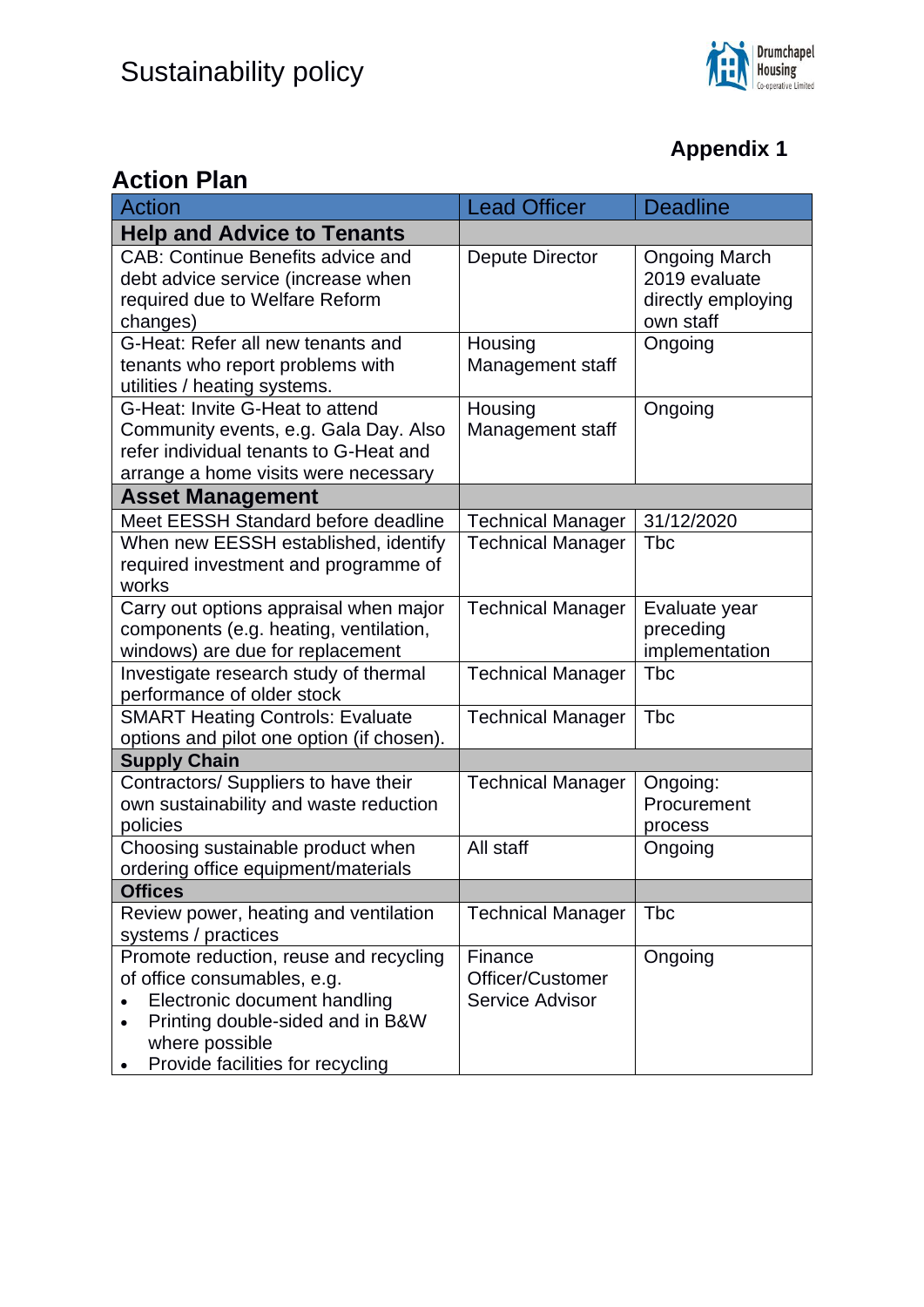

### **Appendix 2**

### **Equality Impact Assessment**

| Is further action required? | Yes Π         | No ⊠  |
|-----------------------------|---------------|-------|
| Is the action achievable?   | Yes $\square$ | No II |
| <b>Timescale for action</b> | N/A           |       |

### 1. **Aims of the policy**

- a) What is the purpose of the policy?
	- Improve the quality of life of our tenants by reducing fuel poverty; helping them use energy more efficiently; and improve the environment.
	- Make a contribution to mitigating the effects of Global Warming and adopting more sustainable practices to reduce our adverse impacts on the environment by using resources more efficiently and reducing waste.
- b) Who is affected by the policy/who will benefit from the policy and how?
	- The Co-oeprative's tenants and others who live in our properties
	- Staff and Management Board
	- Contractors, consultants and suppliers who are required to observe the policy
	- Partner agencies and other organisations who work with us
- c) Who is responsible for delivering the policy?

The Director on a day-to-day basis and ultimately the Management Board

d) How does the policy fit into our wider or related policy initiatives?

The policy underpins our work as a landlord and employer.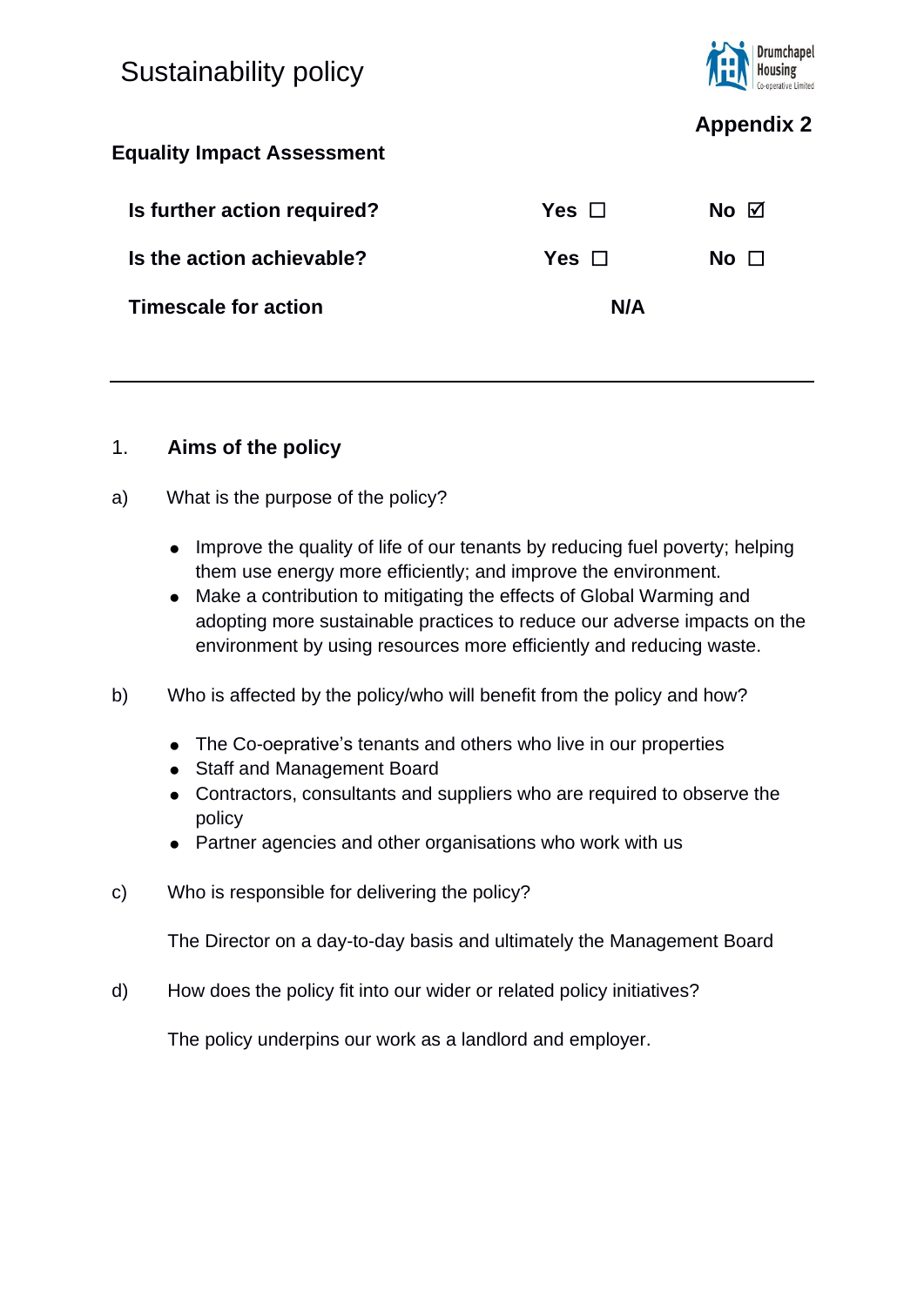

### 2. **What do we already know about the diverse needs and/or experiences of our target audience?**

Do we currently have information on:

| Yes |              |
|-----|--------------|
| Yes |              |
| Yes |              |
| Yes |              |
| Yes | $\checkmark$ |
| Yes | $\checkmark$ |
| Yes | $\checkmark$ |
| Yes | $\checkmark$ |
| Yes | ✓            |
|     |              |

#### **Tenants**

- 2.1 Households that might be expected to have a greater risk of fuel poverty include:
	- Those with older or disabled member, who may have a higher demand for heating.
	- Those on low incomes or dependent on benefits
- 2.2 Households who have difficulty in understanding English may not be able to access advice services or written material easily.

### 2.3 **Staff and Management Board**

2.4 No equalities issues are identified in relation to this policy.

#### **Contractors and consultants and suppliers**

2.5 No equalities issues are identified in relation to this policy.

### 3. **What does the information we have tell us about how this policy might impact positively or negatively on the different groups within the target audience?**

3.1 We gather information on all of the nine protected characteristics. This may help us identify households who are in or at risk of fuel poverty or those who may have difficulty in accessing information and advice. Through our housing management service we identify households on low income or dependant on benefits and sign post thm to the relevant agencies along with the internal